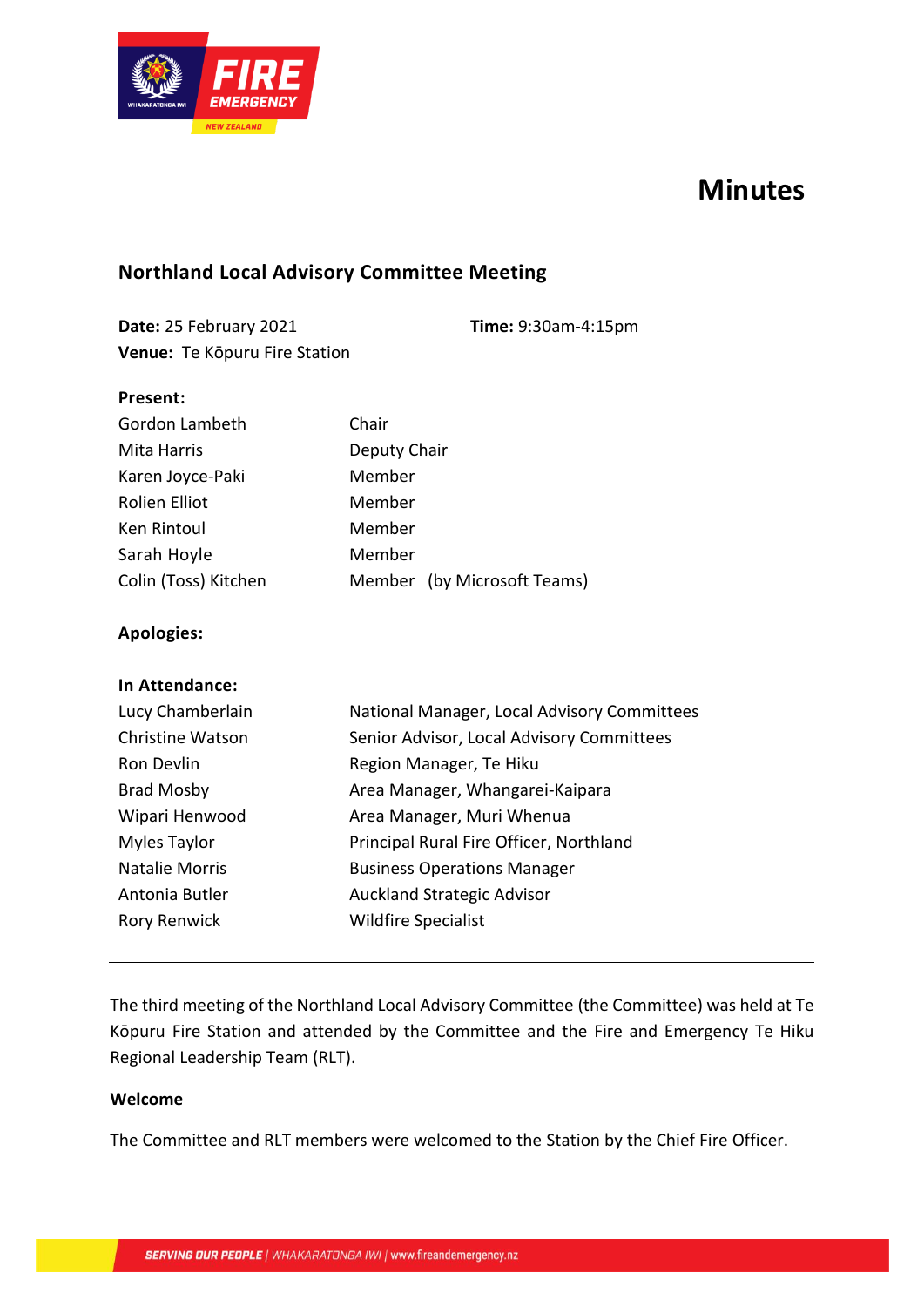#### **Minutes**

The minutes of the previous meeting were confirmed, as drafted.

#### **RLT district update**

The RLT updated the Committee on Tranche 2 of the Fire and Emergency restructure, recent incidents and fire season status in Te Taitokerau and engagement with industry brigades.

#### **Northland Fire Plan**

Wildfire Specialist, Rory Renwick led a session on the draft Northland Fire Plan. LAC members will take part in a Fire Plan workshop in Whangarei on 12 March, to provide feedback on the Plan and to meet some key community stakeholders.

#### **Stakeholder engagement**

The Committee reported on engagement undertaken in the last quarter, in Poutō, Kelly's Bay, Tangiteroria, Te Kao, Te Hāpua, Motatau and Hōreke. Some of this was introductory contact, in preparation for more formal engagement in future. LAC members also continued to socialise the role of the LAC with their networks and with agencies working in Te Taitokerau.

An LAC member attended the annual Treaty of Waitangi celebrations in Hōreke, accompanied by the Pou Takawaenga Māori. Risk factors mean there may be value in Fire and Emergency having more of a presence in this community.

It was noted that informal engagement is often best received by iwi/hapū, as there is a level of engagement fatigue, with many agencies approaching hapū and marae for consultation and information.

Members discussed the fire risk posed by an increase in substandard housing and more people living in existing homes, with urban-rural drift due to COVID-19 and consenting and compliance costs that are out of reach for some people. The RLT shared some of the interventions they are implementing in vulnerable communities.

The risks around rubbish disposal were also discussed. With no roadside collection service, a lack of personal transport and the cost disposal, some residents burn their rubbish, even during prohibited fire seasons. There may be opportunities for Fire and Emergency to strengthen its input into Councils' strategic plans and policies in this and other areas.

The Committee suggested more locally-focused and bilingual communications about fire safety. The RLT noted that new Strategic Communications Advisors in regional teams will have the potential to be useful in this space.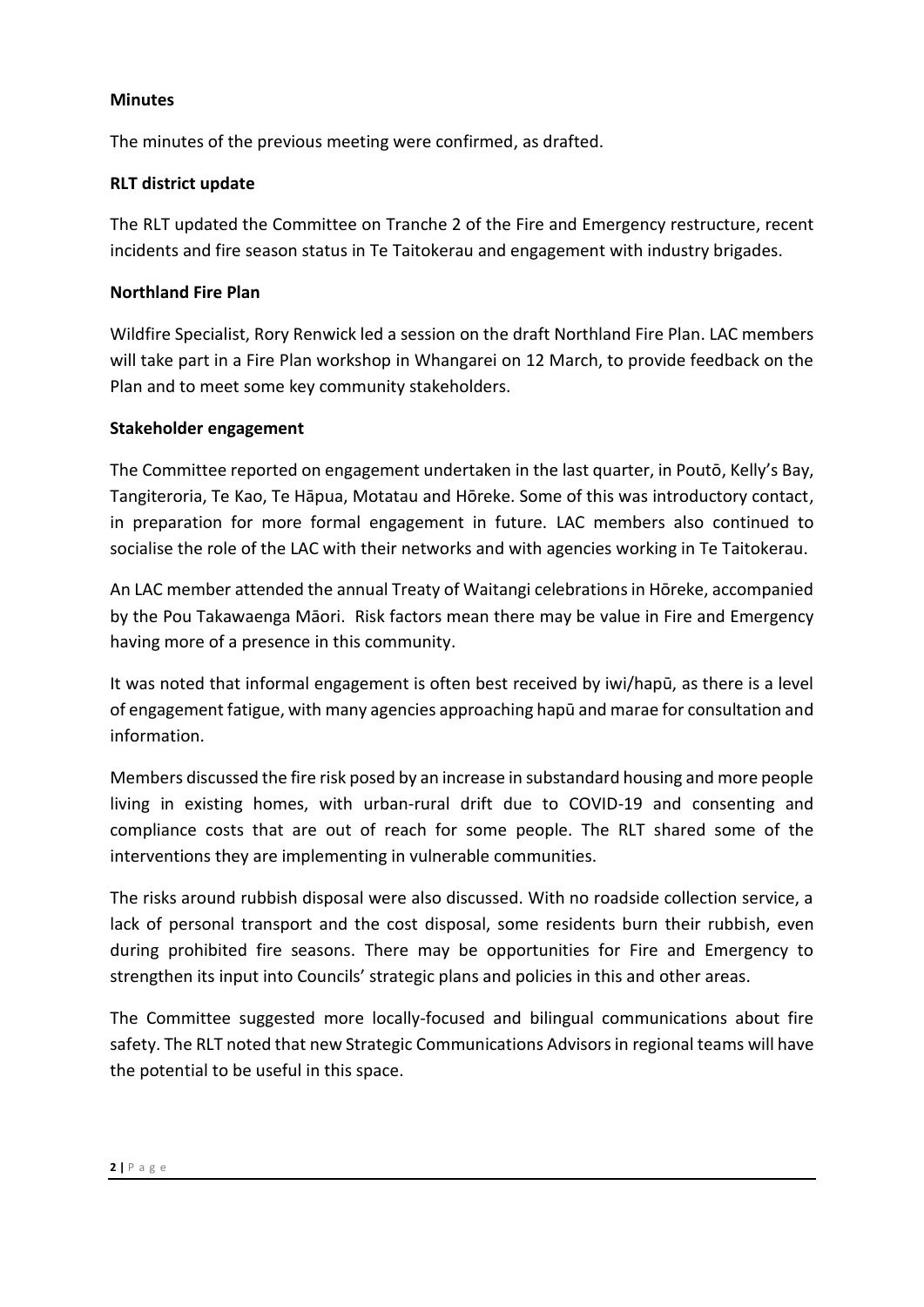An LAC member attended the debrief in Ahipara after recent fires there. He observed that the community is highly engaged and has pulled together extremely well during these fires, providing hospitality and support and remaining positive in the face of these challenges.

#### **Engagement planning**

The Committee will continue to engage with the isolated and vulnerable communities it has identified for engagement in the next few months, including some of those in the Hokianga, and Pipiwai, where a large forestry fire was started by the burning of rubbish recently. Fire and Emergency's debrief activities in Pipiwai will provide an opening for conversations with LAC members.

Local leaders will work alongside LAC members and flag opportunities for them to engage with volunteers and the community.

#### **National LAC Team update**

The National LAC team provided updates, including the self-review to be completed by the Committee in May, an overview of the progress of all seven LACs and a new invoice template.

#### **Board report**

The Committee drafted the content of its Board Report for the quarter and set meeting dates for the next financial year.

The meeting closed at 4:15pm.

# **Action Log**

| Date            | Action                                                                   | Responsible       | <b>Due</b>           | Status/Notes                                                                         |
|-----------------|--------------------------------------------------------------------------|-------------------|----------------------|--------------------------------------------------------------------------------------|
| 29 Sept<br>2020 | Set up Northland weekly<br>media clippings distribution<br>for Northland | National LAC Team | October              | Not to be<br>progressed -<br>clippings not able<br>to be filtered in a<br>useful way |
| 26 Nov<br>2020  | <b>Arrange Microsoft Teams</b><br>training for Committee<br>members      | <b>RLT</b>        | December/<br>January | Teams/<br>Sharepoint<br>training at May<br>meeting                                   |